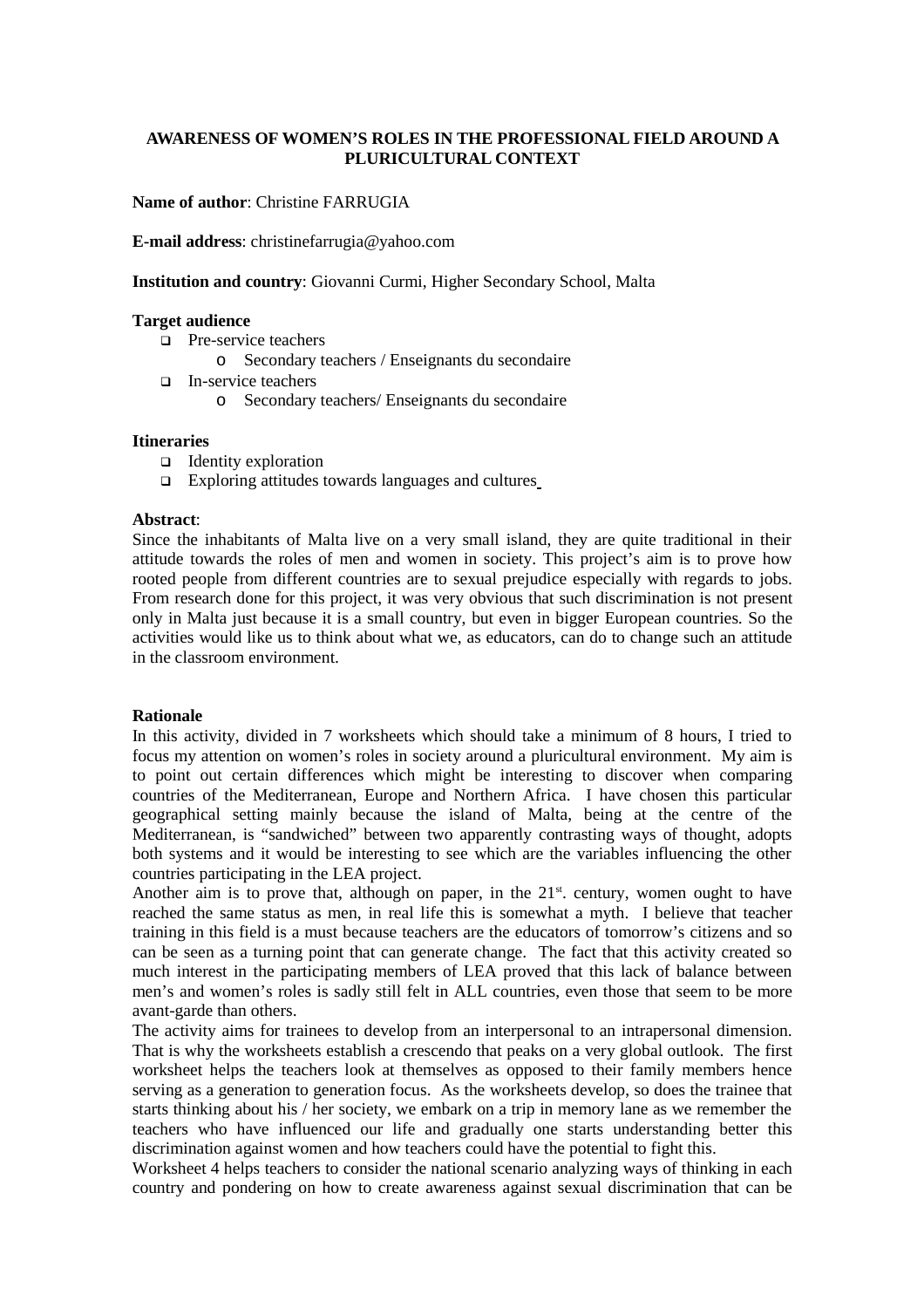enhanced by the study of various job advertisements in different countries. That is how participants will understand their own concerns on jobs and cultures in the comparison of systems across other cultures and social contexts.

The climax is reached when reading excerpts from Council of Europe documents about the insistence on equal rights to everybody without sexual, racial, religious or social discrimination. And it is in the last worksheet, when the participants have to present their own poster with a powerful slogan that they show how much they have assimilated during this teacher training.

In this way, both pre-service and in-service participants will be able to apply themselves such an activity in their own classroom environment, both in the formation of young pupils as well as in adult education, in order to instill a better way of thinking in tomorrow's world.

#### **Personal and social dimensions / dimension individuelle et sociale**

- Observing the cultural diversity of contexts and individuals;
- Observing how educators can influence the attitudes of learners towards languages, those who speak them and their culture, as well as their motivation and curiosity towards them;
- Recognizing the cultural complexity of individual and collective identities;
- Enhancing the role of languages and cultures in building societies that are fairer, more supportive and more democratic;
- Enhancing each individual's language and culture by considering language and culture as a means of human development (aimed at social inclusion and as a preparation for exercising their citizenship);
- Recognizing the political character of the measures adopted with regard to languages and cultures;
- Combating exclusion and linguistic and cultural discrimination while embracing the opportunities of a life together in society;
- Having a global vision of the exercise of one's profession (professionalism) as consisting of different dimensions

#### **Professional dimensions / dimension professionelle**

- Being aware of the need for a new linguistic and cultural education capable of promoting plurilingualism and pluriculturalism;
- Knowing and defending the reasons for an education favourable to the development of plurilingual and pluricultural competence;
- Observing, analysing and making use of in didactic terms the diversity that exists in one's teaching environment (individual and collective repertoires);
- Creating synergetic effects between the teaching of different languages and cultures by cooperating with the teachers of other languages and other subjects.

#### Grouping:

學(individual) / 章 章 (pair work) / 章 章 章 (group work) / 章 章 章 章 (whole class)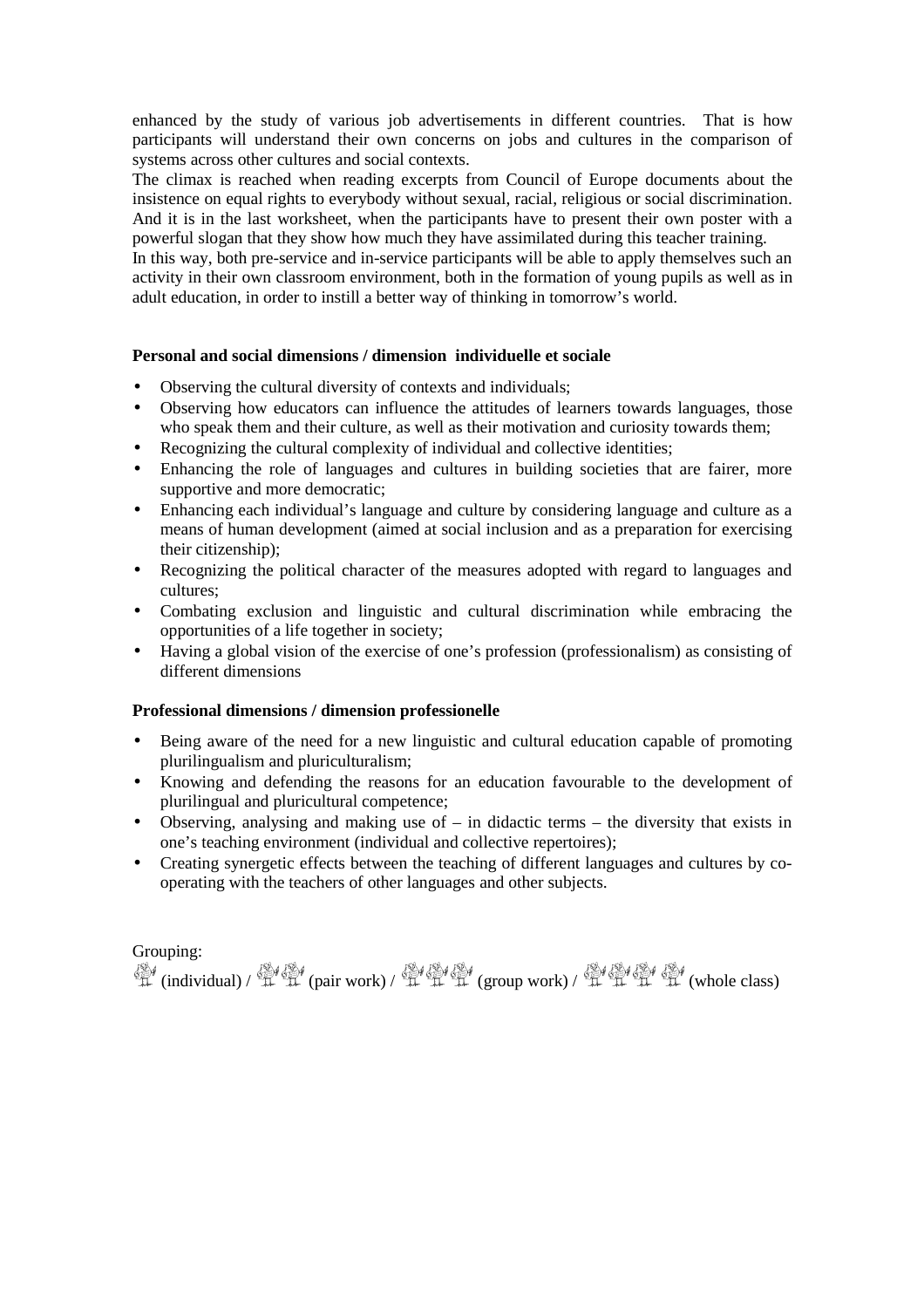#### **Worksheet 1**

| Timing: 60'       | From a personal to a social dimension                                                                                                                                                            |
|-------------------|--------------------------------------------------------------------------------------------------------------------------------------------------------------------------------------------------|
| $\mathbb{N}$<br>H | In pairs, discuss and compare the jobs of your grandmother, your mother and<br>your own. Do you all have the same level of education? Do you feel you made<br>certain progress compared to them? |
| H                 | Mentally, try to imagine the following persons and write a very brief<br>description of each:                                                                                                    |
| a)                |                                                                                                                                                                                                  |
|                   | c) SOLDIER : $\qquad \qquad$                                                                                                                                                                     |
|                   |                                                                                                                                                                                                  |
|                   |                                                                                                                                                                                                  |
| f)                |                                                                                                                                                                                                  |
|                   |                                                                                                                                                                                                  |

#### 會 會 H

Finally, try to elaborate a table discussing in a very large group, for each of the persons listed above, how many have imagined a Male or a Female for each particular job. Two or three persons could be asked to read their very brief description.

With a partner, list the pros and cons of being a Male or a Female for each of the said jobs. Example:

**SECRETARY**

| <b>PROS</b> |               | <b>CONS</b> |               |
|-------------|---------------|-------------|---------------|
| <b>MALE</b> | <b>FEMALE</b> | MALE        | <b>FEMALE</b> |
|             |               |             |               |
|             |               |             |               |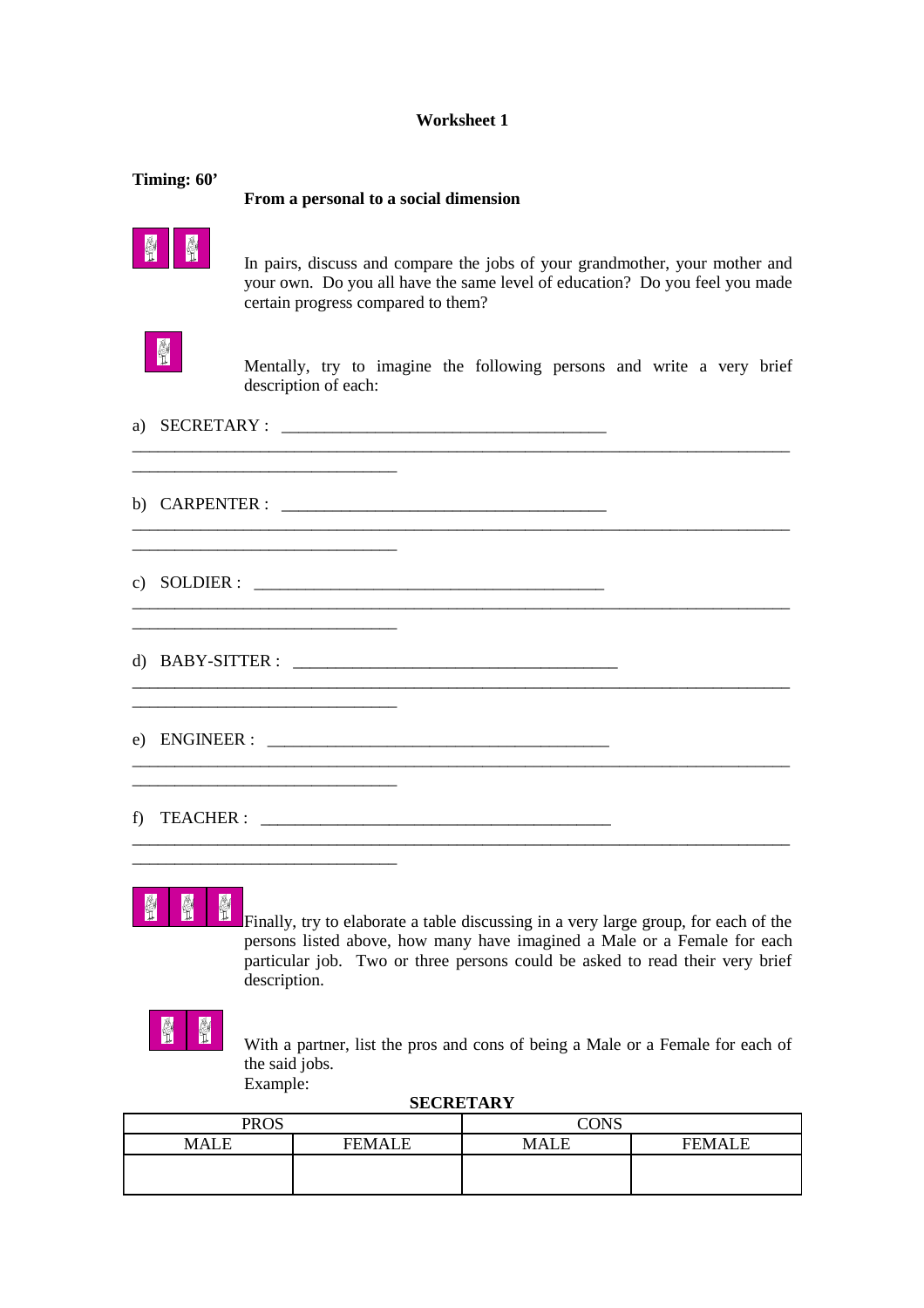

**The same of the What did this activity help you understand about your teaching career?** 

Think of this quote from the *Declaration on the elimination of discrimination against women* proclaimed by General Assembly resolution 2263 (XXII) of 7 November 1967:

Discrimination against women is incompatible with human dignity and with the welfare of the family and of society, prevents their participation, on equal terms with men, in the political, social, economic and cultural life of their countries and is an obstacle to the full development of the potentialities of women in the service of their countries and of humanity.

#### **Worksheet 2**

**Timing: 60'**

#### **Social stereotypes**



In pairs, discuss the photos. Who are these people? Can you write a paragraph describing their social life and the job you think they do?



Read the text

"PREJUDICED BY APPEARANCE" and check how close you were to the conclusions you had previously done. Did you guess their job? If not, did you at least come close? Why don't people believe them when they say what they do for a living???

#### **PREJUDICED BY APPEARANCE**

*Most of the time, we judge people by their physical appearance. When we meet someone walking next to us in a street, just with one look, we calculate his age, if this person is married, notice his colouring, decide if we find him or her attractive. But why does this happen? Why are we often prejudiced by the appearance of others? Read the experiences of these three people and check if most people are prejudiced or not.*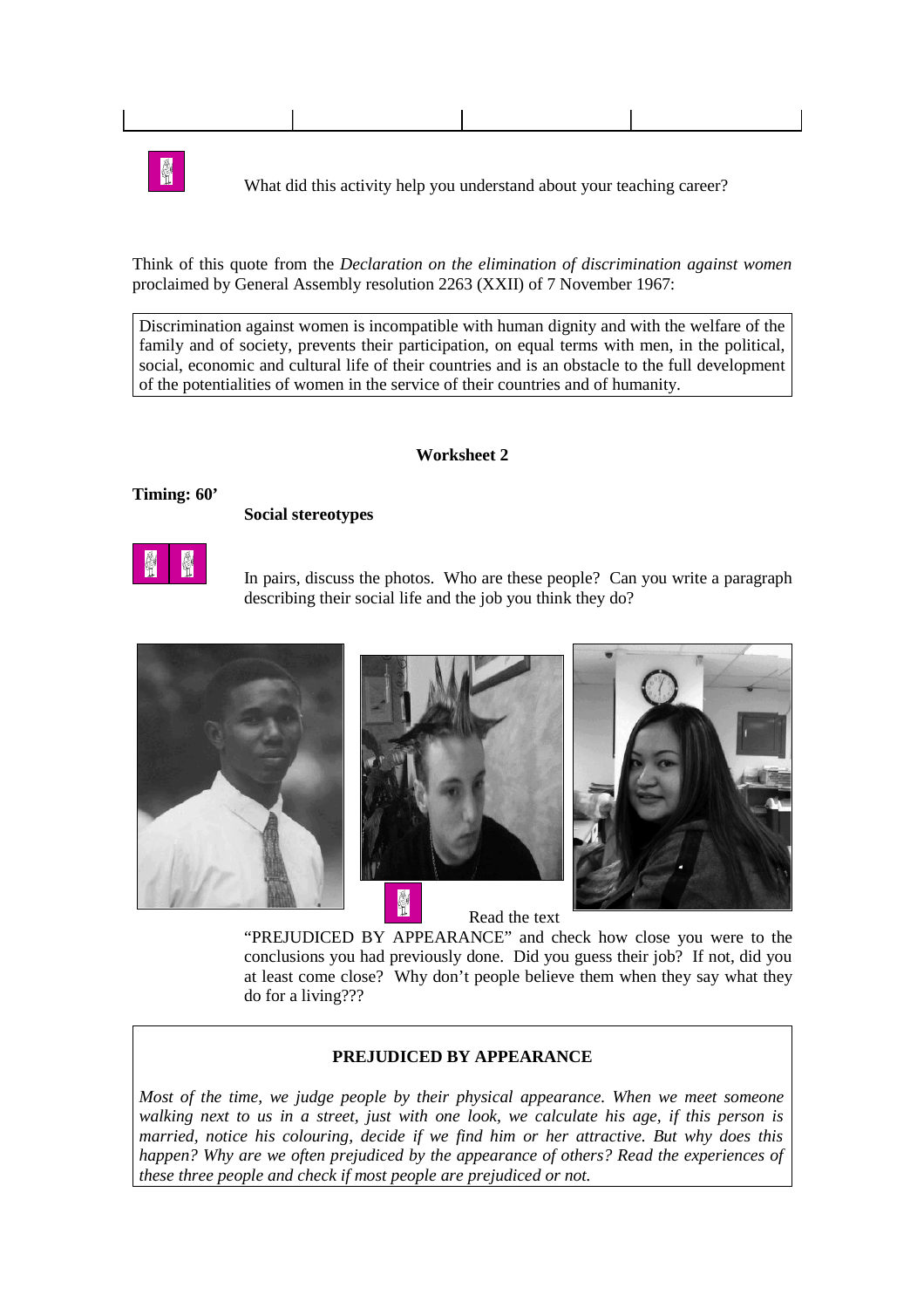### **DAVID JONES, 27**

Most of the people I meet find it hard to believe that I work as a secretary because they say that I don't look like one! Usually they are blonde sexy young women or ladies around 50 years old with spectacles, not black young men! People expect black people to have lots of kids, to be in a gospel choir or to sing reggae. But I love my job. Actually, my boss is a woman! And all my friends have a lot to say about that …

### **CHU LING, 32**

Many are very surprised when I tell them I work as a hairdresser in a posh salon in London. Most people from Asia usually work in Chinese restaurants or as cleaners in hotels. But I have been a hairdresser for over 10 years, first in Taiwan, then in London. I work in a salon whose clients are usually pop stars and actresses and I really enjoy it.

## **LARA CLARKE, 24**

Almost everyone raises his eyebrows when I say I am a vet and thinks I am incapable of doing the job properly. Usually a vet is a middle-aged man in a white coat with smart glasses. I'm female, although I know I look like a male! I have had my nose pierced and I dye my hair. I haven't got a boyfriend and work for long hours. So I don't have much time for social life and haven't been to a nightclub or a pub in ages.

In a large group, discuss what you have learnt from this activity and what relevance you think this has to your teaching profession. Do you think society is still rooted to social stereotypes? Which countries do you think are the most avant-garde in the professional field? What is your country doing to this regard?

Consider the following statement:

Discrimination against women, denying or limiting as it does their equality of rights with men, is fundamentally unjust and constitutes an offence against human dignity.

### **Worksheet 3**

#### **Timing: 60'**

### **Gender issues in the field of education**



In pairs, discuss your favourite teacher. Tell your partner why this person influenced you so much. How come you still remember this teacher after so many years? Do you appreciate this teacher especially for the teaching methods or for the personality? Do you feel this teacher had a paternal / maternal instinct towards the class?



In a large group, discuss how many have imagined a favourite teacher who was a woman. In each respective country, teachers at different levels (Pre-School, Primary, Secondary, High School, University) are usually men or women? Does it make a difference whether you are considering teachers of languages or science subjects?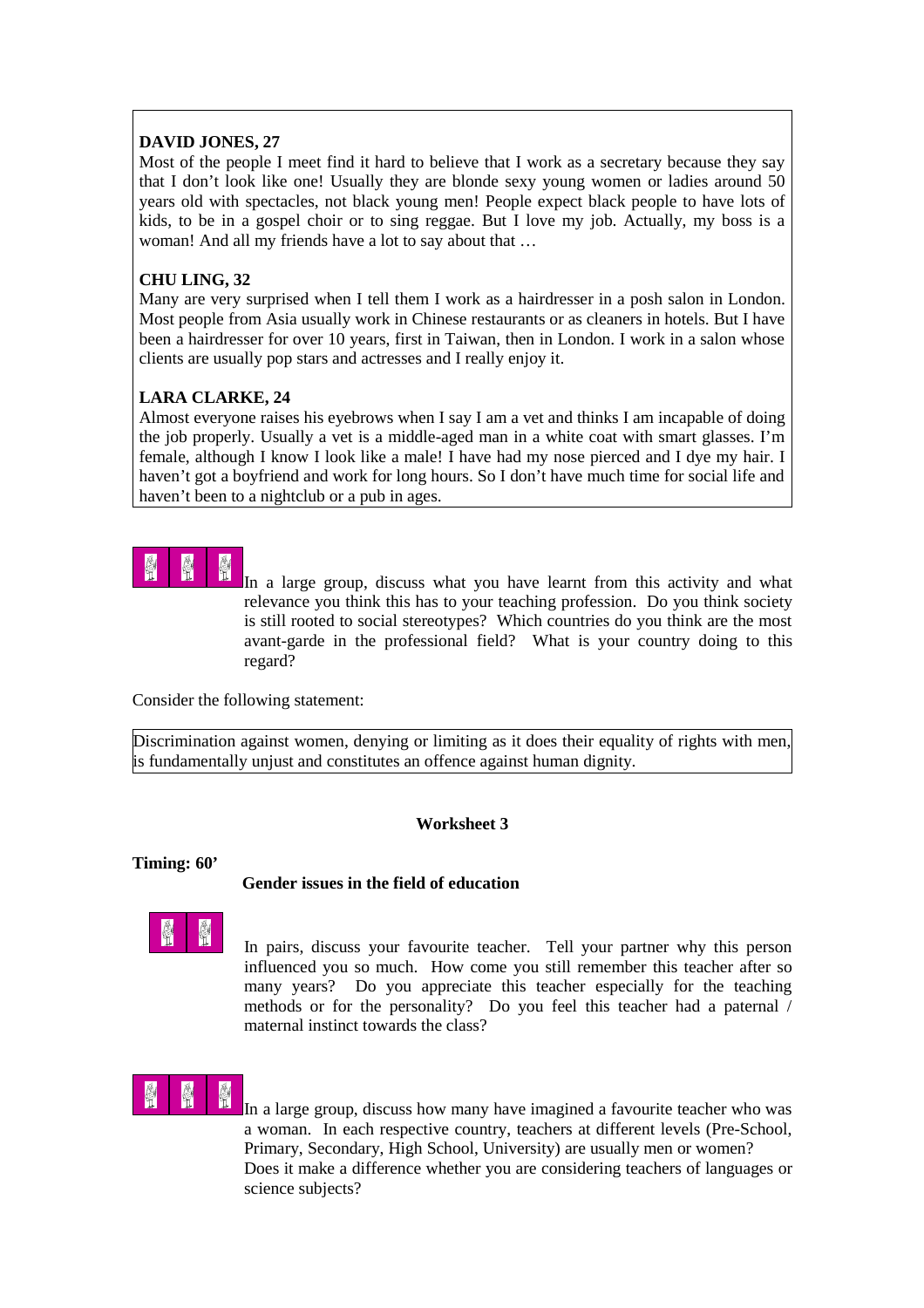

#### With a partner, discuss the following statement:

**When learning a different language, I prefer the teacher to be a native speaker because s/he can transmit in a better way the values and culture of that particular country besides the language.**

How far do you dis/agree with this statement?



How has this activity improved your insight about your profession?

### Some food for thought:

In 2001, a *Group of Specialists on promoting Gender Mainstreaming in Schools* was set up to evaluate existing policies and practices and devise new ways and means of promoting gender mainstreaming in the school system. The group prepared a report on how gender mainstreaming can be promoted in schools through, inter alia, initial and continuous teacher training, introduction of new teaching methods and learning contexts, revision of curricula and teaching materials and includes examples of good practice.

#### **Worksheet 4**

#### **Timing: 120'**

### **Gender discrimination in a pluricultural environment**



Ask the participants to bring employment ads for any type of job (these can be taken from newspaper clippings or ads from the internet) where gender discrimination is obvious and also where they feel that gender discrimination has not been done.

In groups of four, study the newspaper ads. Do you feel some are being sexist? Which elements indicate gender discrimination? Identify those ads that do not make any difference between men and women and that give equal opportunities to all. What type of language do these use?

Each group has to choose one particular ad where they feel gender discrimination has been the case and imagine what questions could have been asked during the interview of that particular job. Include a set of personal questions as well as those questions about professional preparation and experience. Which type of questions do you feel show gender discrimination? If you were to imagine this interview in different countries, could you find any differences / similarities when carrying out an interview? Do you think certain personal questions are asked everywhere or not?



In the same group, prepare an ad for a similar post to that presented in the previous activity but being careful not to enhance gender discrimination.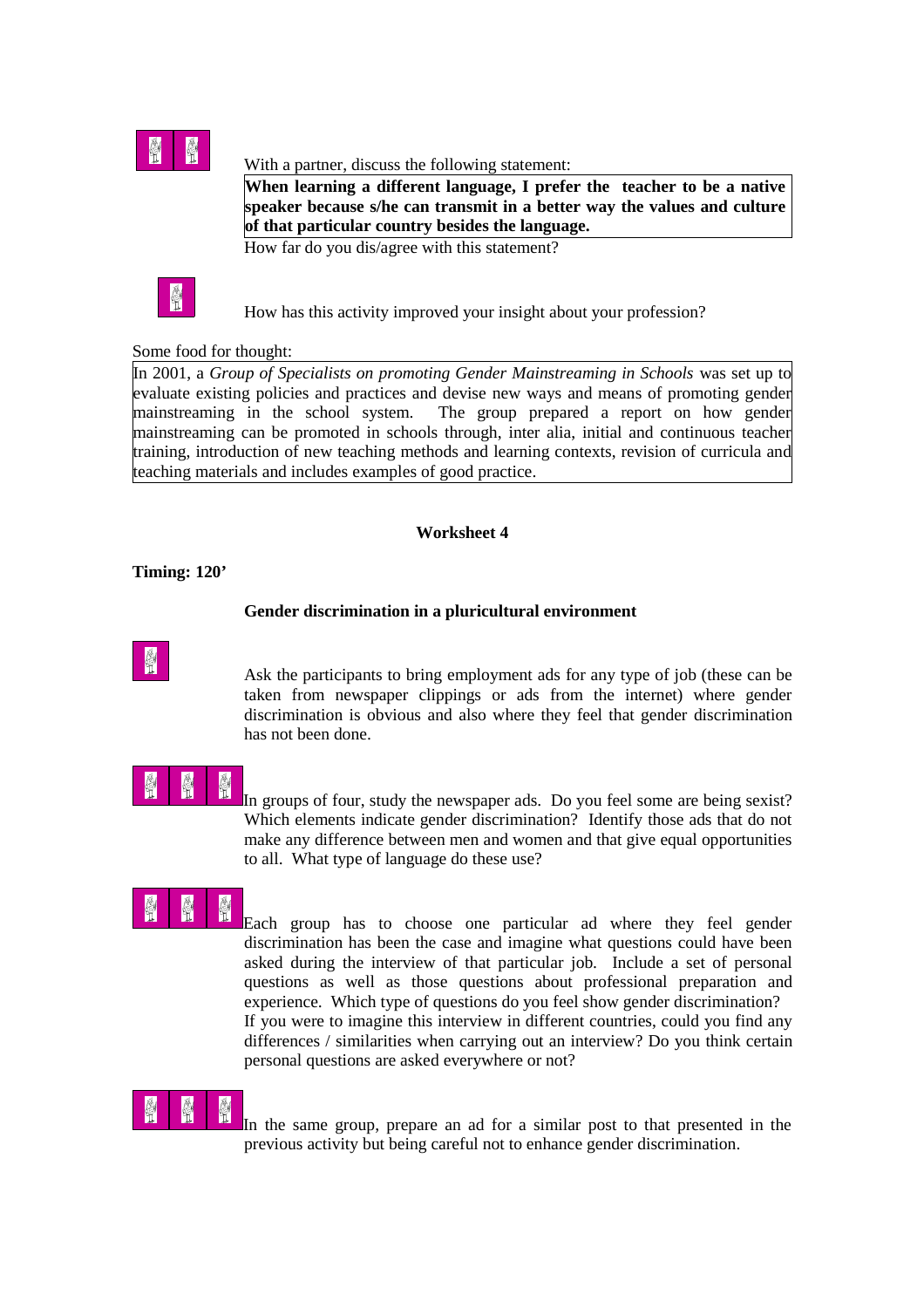

**THE**<br> **EXECUTE:** Write your own personal views on gender discrimination. According to you, which are the main causes of this? Do you think it happens everywhere? To what extent? How does this make you feel personally? What relevance do you think this has with regards to teaching?

Target thought:

Gender mainstreaming cannot replace specific policies which aim to redress situations resulting from gender inequality. Specific gender equality policies and gender mainstreaming are dual and complementary strategies and must go hand in hand to reach the goal of gender equality.

### **Worksheet 5**

#### **Timing: 120'**

### **Gender equality at home**



In a group, discuss the following:

a) Do you think men and women in your country have very defined roles? For example, do the men provide for the women, while the women look after the children and the house?

a) How do you think roles have evolved, how are they changing today?



Read the following extract on a popular tradition in Greece:

### **HUSBANDS PLAY THE ROLE OF WIVES**

In a small village in northern Greece, husbands and wives swap their roles for a day. So the husbands wear their wives' apron and headscarf, they clean, polish and scrub while their women drink the coffee prepared by the men and read the newspapers.



The festival is held every  $8<sup>th</sup>$ . January and it is called *Gynaikratia* (women in charge). During this day, men should not leave the house; but most of them sulk about this and complain: "Women should not have rights for a day, not even for an hour".

The young generation might find nothing wrong with husbands helping with the household chores. The girls expect their male partners to help at home because they go out to work. However some think that a woman is free only if she does not get married.

### **Key words:**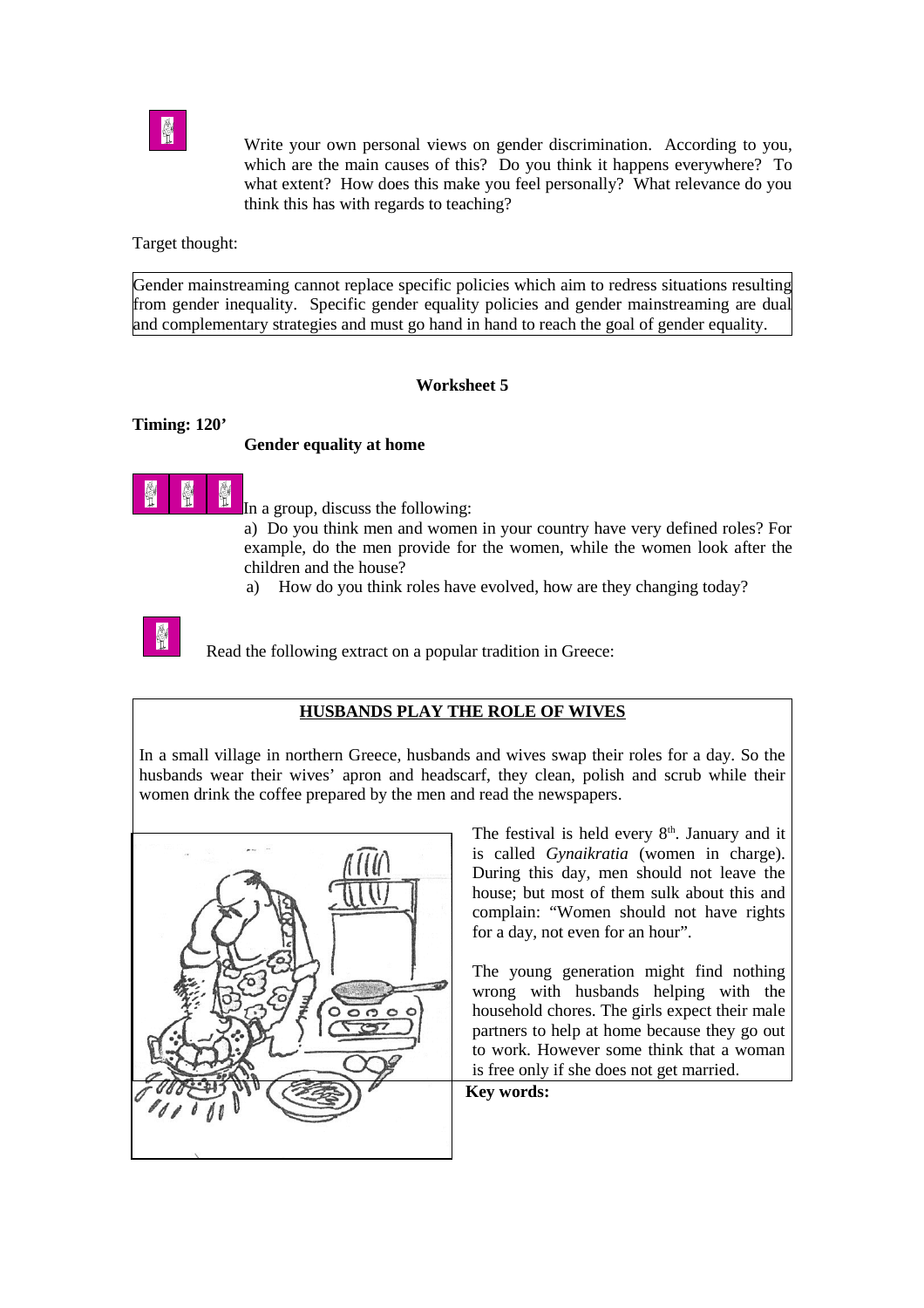**male chauvinism** – prejudiced attitude of certain men who believe they are superior to women **feminism** – belief in the principle that women should have the same rights and opportunities as men

**stereotype** – an image, idea or character that has become fixed or standardised in a conventional form without individuality



In groups, try to answer the following questions:

- a) How would your society react to the idea of forcing husbands to be housewives for one day each year?
- b) Do you think that some women would prefer to stay at home and look after their children while their partners supported them. Give your reasons.
- c) Do you think women should receive some kind of payment for looking after the home?
- d) In your country, are there some men who stay at home while the women go out to work? How are these men viewed? Do you think it is a good idea?

Working in the same group, imagine you have been commissioned by your local government to come up with ideas for organising a festival in your town similar to the one in Greece. However,

- Some men have complained about the festival, saying it shouldn't go ahead. They believe the festival is an insult to them, disrupts their lives, and that what happens in the home is private.
- The women are strongly in favour of the festival, saying it's only a bit of fun, it's their one day off, and it helps their men realise what life is like for them. The women even say that something should be done either to make men help at home, or to pay women for their work.

Make your recommendations and be prepared to justify them! You will have to try and please both the men and the women!

會

Do you think teachers can help in decreasing sex discrimination in society? How could they do this? What is exactly the role of an educator? Discuss in groups.

Consider this hint:

The Equal Opportunities Commission (EOC) is the expert body on equality between men and women in the UK. It was created by Parliament in 1976 to try to end sex discrimination and promote equal opportunities between men and women.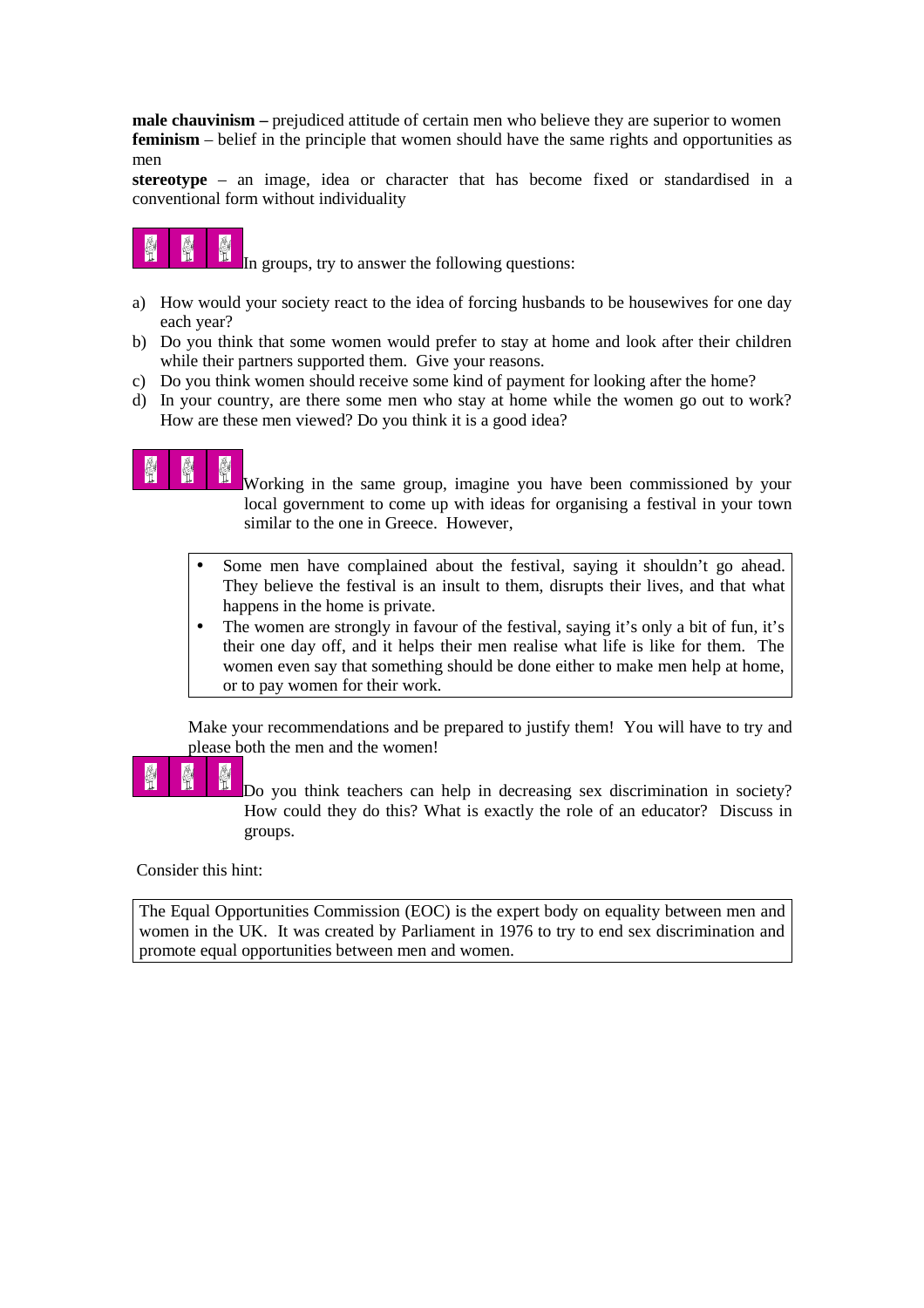### **Worksheet 6**

#### **Timing: 60'**

### **Gender mainstreaming in different cultures**



 $\frac{R}{2}$  Read the following quotations from the concept of Gender Mainstreaming by the Council of Europe in

#### http://www.coe.int/T/E/Human\_Rights/Equality/02. Gender\_mainstreaming/00 1\_Factsheet.asp

Even if women have obtained *de jure* equal rights and equal status with men in the majority of European countries, they are still discriminated against in many areas. Legislation to combat discrimination and promote equal treatment has been adopted and equality mechanisms to monitor implementation has been set up.

However imbalances between women and men continue to exist and to influence all walks of life and it is increasingly clear that new approaches, new strategies and new methods are needed to reach the goal of gender equality.

Efforts have been made by countries at local, regional and nation level to introduce gender mainstreaming. International and European organisations (notably the United Nations, the Council of Europe and the European Union) have played an active role by diffusing information, organising conferences and introducing the strategy in their own structures.

Discuss with a partner your feelings when reading these statements. Can you sum up the key ideas?

# $\frac{1}{2}$

In groups of 4, discuss what is being done in your country to promote gender mainstreaming. Can you find differences and/or similarities that stand out?



At school, how do you promote gender mainstreaming? Invent an activity that could be passed on to other teachers that enhances gender mainstreaming in the classroom.

### Consider this statement:

The concept of gender mainstreaming appeared for the first time in international texts after the United Nations Third World Conference on Women (Nairobi, 1985), in the debate on the role of women in development. The Platform for Action adopted at the Fourth World Conference on Women (Beijing, 1995) calls for the promotion of gender mainstreaming, stating that "governments and other actors should promote an active and visible policy of mainstreaming a gender perspective in all policies and programmes, so that, before decisions are take, an analysis is made of the effects on women and men, respectively.

**Worksheet 7**

**Timing: 60'**

**Equality among the sexes**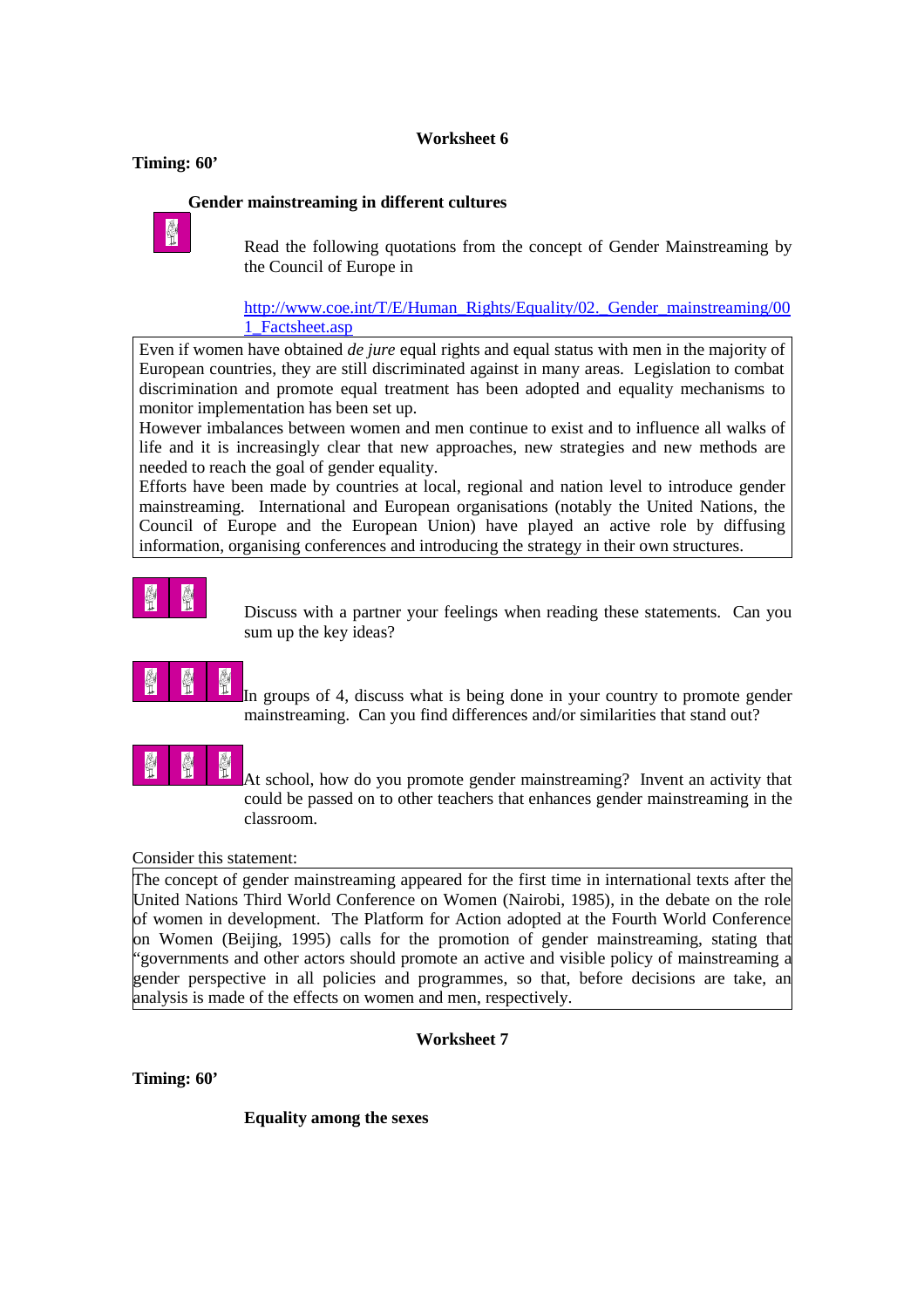

In a group, prepare a poster with a slogan with the aim of promoting equality among the sexes, bearing in mind the document on Human Rights against discrimination of the Council of Europe. The poster should include a slogan, a message and a diagram to represent the ideas of the group.

How could this activity help you in your teaching profession? What does it make you aware of?



 With a partner, discuss whether the slogan prepared in your group would be feasible in all countries in the same way? Which elements could hinder achieving this human right?

As a conclusion, read this statement:

Gender mainstreaming can only be developed when some prerequisites are fulfilled. The most important prerequisite, but often one of the hardest to attain, is the political will to implement this strategy. Furthermore, a gender equality policy must already be in place and gendersensitive data and statistics must be available. Tools and instruments to put the strategy into practice have to be developed and the people involved have to be trained.

#### **Assessment**

**The** aim is to create awareness about the fact that sexual discrimination is still present in our society even though on paper this should not be so. Through these activities trainees should get better insight about the negative aspects of this discrimination and hence be better prepared to introduce such topics for discussion in their classrooms. If teachers started discussing this from their pupils' early age, I believe they could do a difference in tomorrow's society.

#### **Bibliography**

- 1) http://www.coe.int/T/E/Human\_Rights/Equality/02.\_Gender\_mainstreaming/001\_Factsheet. asp
- 2) Symonides Janusz, Volodin Vladimir, *Human rights of women. A collection of international and regional normative instruments*, France, UNESCO, 1999.
- 3) Ghandi P. R., *Blackstone's international human rights documents*, 3<sup>rd</sup>. edition, Oxford, Oxford University Press, 2002.
- 4) Rehman Javaid, *International human rights law. A practical approach*, Essex, Longman, 2003.
- 5) Microsoft Encarta 97 Encyclopedia. 1993 1996. Microsoft Corporation.